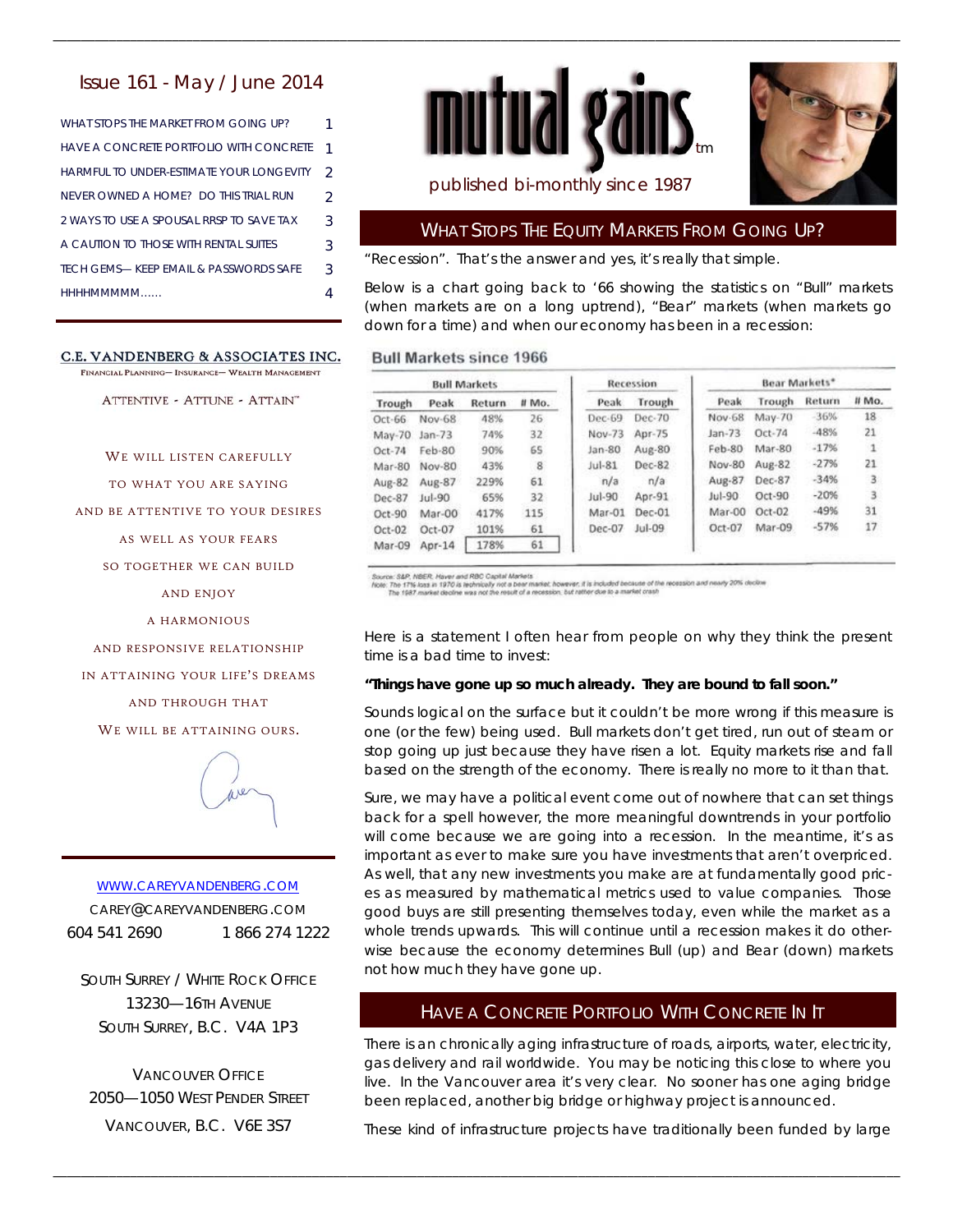### Page 2

#### *(Continued from page 1)*

pools of money, namely pension funds and other institutional pools of capital. Because governments around the world need more and more money today than ever before for these kind of infrastructure projects, money is being attracted from an ever widening investor base.

The fees and profits collected from assets like toll roads, airports, dams, etc. are very steady over the long term. Businesses managing infrastructure assets negotiate with



material suppliers, agree on set fees and make long term commitments before they start building. Within those fee agreements is built in inflation protection using ongoing price increases. When a recession hits, the income paid to the business managing the asset continues to collect revenue because people keep driving, flying and using electricity.

\_\_\_\_\_\_\_\_\_\_\_\_\_\_\_\_\_\_\_\_\_\_\_\_\_\_\_\_\_\_\_\_\_\_\_\_\_\_\_\_\_\_\_\_\_\_\_\_\_\_\_\_\_\_\_\_\_\_\_\_\_\_\_\_\_\_\_\_\_\_\_\_\_\_\_\_\_\_\_\_\_\_\_\_\_\_\_\_\_\_\_\_\_\_\_\_\_\_\_\_\_\_\_\_\_\_\_\_\_\_\_\_\_\_\_\_\_\_\_\_\_

Although the company managing the infrastructure project doesn't own it, they normally have a long term agreement in place to operate the asset. This can run for several decades. For that they collect tolls and are responsible for maintaining the highway, bridge, airport, etc. As the population grows, so do the revenues which is another inflation protection measure for the infrastructure business and all that own a piece of it.

## UNDERESTIMATING YOUR LONGEVITY COULD BE VERY HARMFUL TO YOU

Pension plans have built in longevity insurance. This insurance comes in guaranteeing you a certain amount of income for as long as you live. If a pension won't (or doesn't) make up the majority of your retirement income, or gives you just enough for the bare necessities OR if you don't have a pension at all, it is imperative that you have other as-



sets to give you additional income.

There are 2 extremes to simply guessing if you will be okay rather than annually calculating and reviewing where you are at. First, you could be so afraid to run out of money that you aren't using what you have to its fullest. In other words, you may actually be able to enjoy things like travel, a new car, lunches with friends and other excursions and activities more than you do now. Second, you could simply get squeezed as the years pass, by continually rising living costs. This could mean always needing to cut back (year after year after year) in order to make ends meet. If you don't, you will run out of money before you run out of you.

Are you aware how exponentially more you need to retire at 60 versus 65 or even, 65 rather than 67? The dilemma much of the population faces is that retirement comes earlier than they ex-

pect; not because they want to but because of poor health, from a lay off or forced early retirement.

How long do you think you will be retired for? Most people see retirement as being a relatively short time, like 10 years or less. The fact is, if you are retiring at 65, a 35 year retirement life could be your reality. In other words, you could be retired longer than your spent working. Because of this, you need to ensure you can pay for your longevity.

# WANT TO BUY YOUR FIRST HOME? DO THIS TRIAL RUN EXERCISE FIRST

It seems harder and harder to buy a first home. Getting the down payment together is one hurdle however, the more pervasive struggle can be the ability to make your mortgage and other home ownership cost payments, for a long period of time. If you get into something over your head, you could be selling and moving to something less costly. That can be an expensive and very stressful exercise.

Banks will give you a mortgage based on your Total Debt Service (TDS) Ratio. This adds up all your housing costs (mortgage, heat, property taxes and 50% of strata fees) and compares it against

your gross income. The normal ratio of expenses to income is 40%. The absolute highest any mainstream bank will go as a percentage of your income is 44%. That is a lot.

If you are currently renting, I hope you are not paying anywhere near that percentage of your income to all your obligations. This trial run exercise comes in, to see how making those mortgage payments would actually feel. Start adding these up:

For every \$100,000 in mortgage you plan to take on, you should assume payments of \$500 / month. Add in your property taxes at a rate of \$50 / month for every \$100,000



\_\_\_\_\_\_\_\_\_\_\_\_\_\_\_\_\_\_\_\_\_\_\_\_\_\_\_\_\_\_\_\_\_\_\_\_\_\_\_\_\_\_\_\_\_\_\_\_\_\_\_\_\_\_\_\_\_\_\_\_\_\_\_\_\_\_\_\_\_\_\_\_\_\_\_\_\_\_\_\_\_\_\_\_\_\_\_\_\_\_\_\_\_\_\_\_\_\_\_\_\_\_\_\_\_\_\_\_\_\_\_\_\_\_\_\_\_\_\_\_\_ of the property price. This is a ballpark number as every city has different tax rates. If you live in White Rock, Vancouver, North Vancouver, New Westminster, Port Moody B.C. use \$70 / month per \$100,000 of home price. A strata build-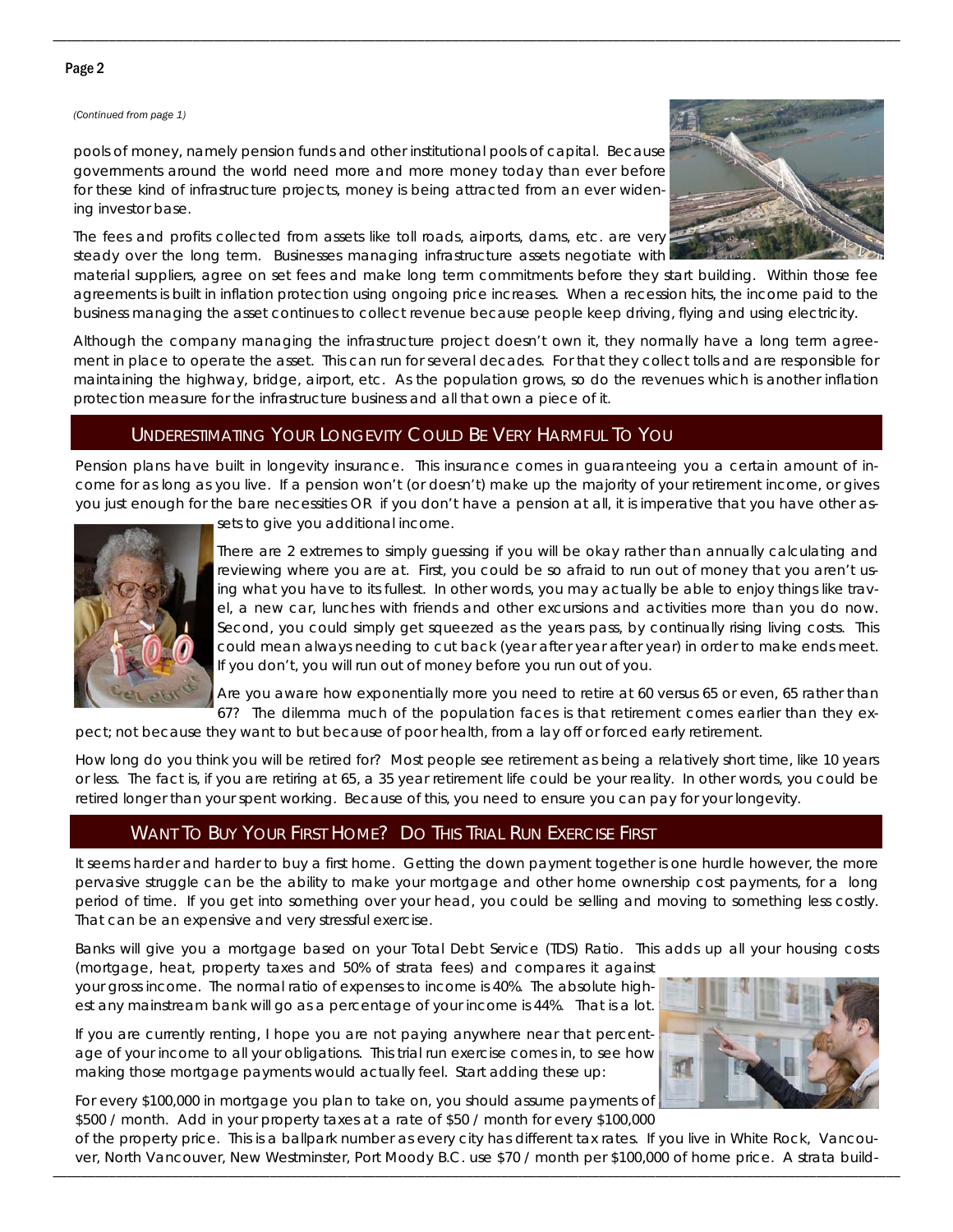#### *(Continued from page 2*

ing is closer to \$30. Add in \$300 / month for strata fees (again a ballpark), another \$100 / month for every \$100,000 of property price for maintenance. You may say this is high but if you want to be realistic, it definitely isn't. You'll find owning a home has continual costs and those that jump out at you when you least expect it. In time your home will need upgrading or you'll want to modernize, replace or make an improvement (hard surface kitchen countertops are pricey). Hot water tanks, furnaces, appliances, flooring, roof replacments, lawn care etc cost money and the expenses on that are very lumpy. You've heard the saying "when it rains, it pours"? That is home expenses to a tee. If you live in a strata building, be prepared for a special assessment, even if the building is relatively new. Oh, and don't forget the expenses you may not be paying now including heat, water, sewer (in Surrey we get a separate bill for that, ~\$30 / month). Add another \$200 / month to give you a buffer.

\_\_\_\_\_\_\_\_\_\_\_\_\_\_\_\_\_\_\_\_\_\_\_\_\_\_\_\_\_\_\_\_\_\_\_\_\_\_\_\_\_\_\_\_\_\_\_\_\_\_\_\_\_\_\_\_\_\_\_\_\_\_\_\_\_\_\_\_\_\_\_\_\_\_\_\_\_\_\_\_\_\_\_\_\_\_\_\_\_\_\_\_\_\_\_\_\_\_\_\_\_\_\_\_\_\_\_\_\_\_\_\_\_\_\_\_\_\_\_\_\_

You aren't finished yet if you are moving further away from family or work. Will you be travelling a longer distance to those? Will a 2nd car be needed? Even if not, you are going to need to replace your current vehicle more often. Are there limited public transit options? Add another \$500 to \$1,000 per month to pay for those additional expenses.

Finally, take your current rent and subtract this total expected home ownership monthly cost number. Set up a monthly withdrawal out of your paycheque and have it go into a completely separate bank account. Do that for several months. A year is even better. How does it feel? Can you live like that for several years? Are you willing to make the sacrifice. Are you actually able to do it?

## 2 WAYS TO USE A SPOUSAL RRSP FOR SAVING TAX (AT ALMOST ANY AGE)

Since the government allowed retirement income splitting in 2007, Spousal RRSP's haven't been talked about much. They are however, just as relevant today as they were then. Here are 2 entirely different age specific applications:

Home Purchase— with the Home Buyers Plan (HBP) you can use up to \$25,000 in your RRSP to finance the down payment. If one of you has a lower income than the other, the higher income earner should be contributing to a Spousal RRSP for the other as well as their own. That way you are getting a larger tax refund—more than if you each just contributed to your own RRSP's.

Withdraw As Little As Possible From Your RRIF— You have to convert your RRSP to a RRIF the year you turn 71. At that juncture you will have to take out 7.38% of your RRIF in the first year. If you want more flexibility and your spouse is quite

a bit younger than you are, then contributing to a Spousal RRSP delays the mandatory conversion to a RRIF until your younger spouse turns 71. This gives you a few more years of compounding. If you do want the RRIF income earlier you can always set up the RRIF before 71.

Note: Spousal RRSP's have a 3 year attribution rule which says that if you make a contribution to a Spousal RRSP within 3 years of withdrawing it the tax will attribute back to the contributing spouse. This restriction however doesn't apply on the Home Buyers Plan.



### CAUTION TO THOSE WITH RENTAL SUITES

Many people have rental suites within or on the same piece of land as their primary residence. This is most often used to offset the cost of their principal residence mortgage. There are caveats to be aware of so you don't lose one of the biggest benefits of your home, tax free capital gains.

The government stipulates that your home must not have been structurally altered to provide for the suite. You can't deduct expenses for repairs under "capital cost allowance" and the suite must be

"ancillary" to your principal residence. "Ancillary" is quite subjective however some accountants interpret this as, if the suite is bigger than the portion of the house you use for your own living, you will be subject to tax on the capital gain.

## TECH GEMS— EMAIL HACK ALERT AND PASSWORD SAFETY VAULT

This is actually 2 separate tech gems that work together. The first is www.shouldichangemypassword.com. Type in your email address and this site will tell you if a website you have used your email address with has been compromised. This site will track and warn you in the future if something fishy is going on with any site that has stored your email address.

\_\_\_\_\_\_\_\_\_\_\_\_\_\_\_\_\_\_\_\_\_\_\_\_\_\_\_\_\_\_\_\_\_\_\_\_\_\_\_\_\_\_\_\_\_\_\_\_\_\_\_\_\_\_\_\_\_\_\_\_\_\_\_\_\_\_\_\_\_\_\_\_\_\_\_\_\_\_\_\_\_\_\_\_\_\_\_\_\_\_\_\_\_\_\_\_\_\_\_\_\_\_\_\_\_\_\_\_\_\_\_\_\_\_\_\_\_\_\_\_\_ smartphone as well) you only need to remember 1 password and that is to LastPass. Every other one is securely stored. Another tool I've used for years is www.lastpass.com. LastPass can store all your passwords in one place. When you need to create a new password, it can create a unique one for you. With this tool (which is available for your